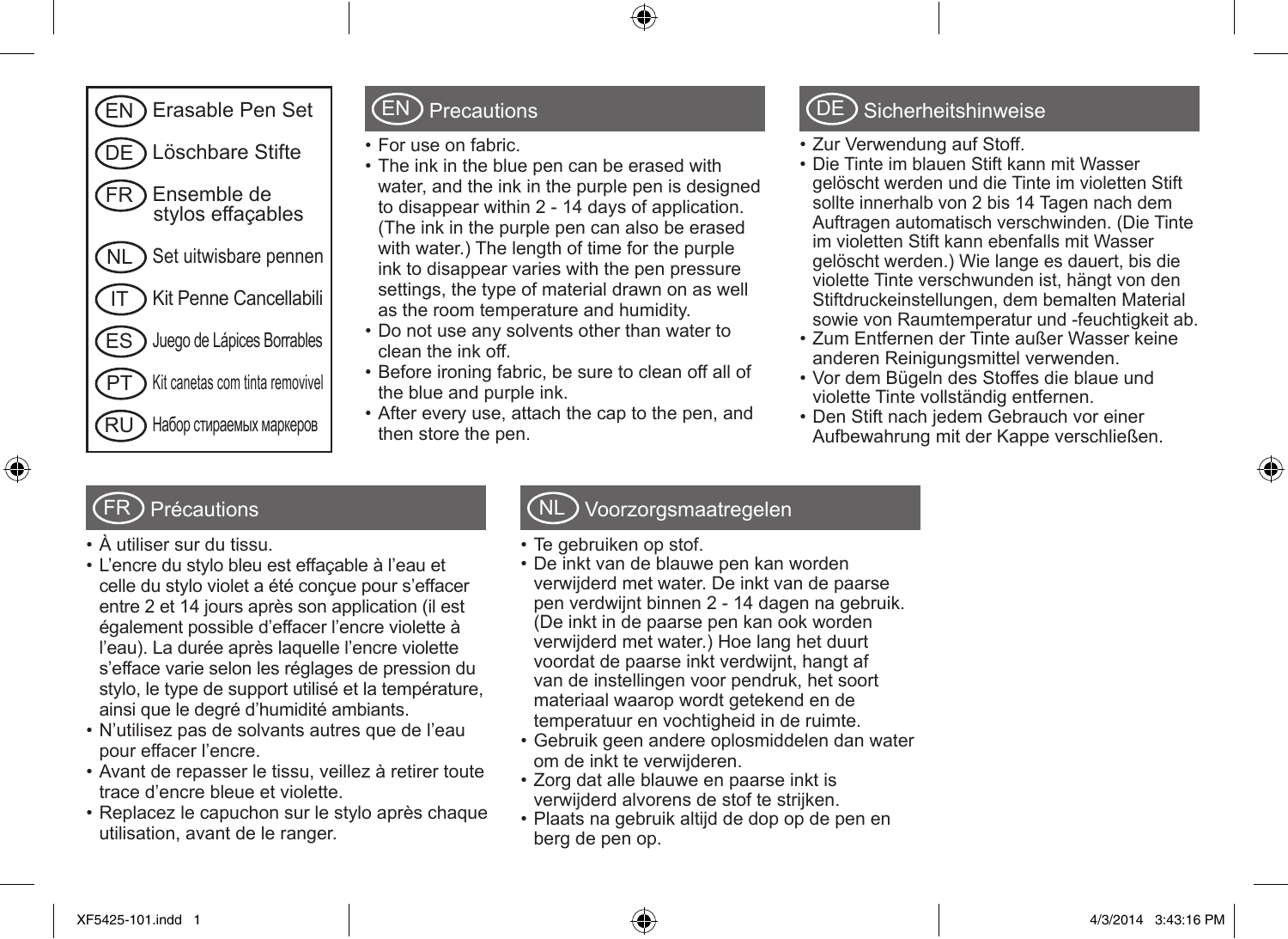

#### Attenzione

- • Per l'uso su tessuto.
- • L'inchiostro della penna blu può essere cancellato con acqua, e quello della penna viola è concepito per scomparire entro 2 - 14 giorni dall'applicazione (anche l'inchiostro della penna viola può essere cancellato con acqua). L'arco di tempo necessario affinché l'inchiostro viola scompaia varia a seconda delle impostazioni di pressione della penna, del tipo di materiale sul quale si è disegnato, nonché della temperatura ambiente e dell'umidità.
- • Non utilizzare solventi diversi dall'acqua per rimuovere l'inchiostro.
- • Prima di stirare il tessuto, rimuovere tutto l'inchiostro blu e viola.
- • Dopo ogni uso, mettere il cappuccio alla penna e riporla.

# ES Precauciones

- • Para utilizar sobre tela.
- • La tinta del lápiz azul se puede borrar con agua, y la tinta del lápiz púrpura desaparece entre 2 y 14 días después de su aplicación (la tinta del lápiz púrpura también se puede borrar con agua). El tiempo que tardará en desaparecer la tinta púrpura depende de los ajustes de presión del lápiz, del tipo de material donde se dibuja y de las condiciones de temperatura y humedad.
- • No utilice ningún tipo de disolvente distinto al agua para limpiar la tinta.
- • Antes de planchar la tela, limpie siempre toda la tinta azul y púrpura.
- • Después de cada uso, coloque el tapón en el lápiz y guárdelo.

### **Precauções**

- • Para usar em tecido.
- • A tinta da caneta azul pode ser removida com água e a tinta da caneta roxa desaparece de 2 a 14 dias depois do uso (a tinta da caneta roxa também pode ser removida com água). O tempo que a tinta roxa demora em desaparecer depende da configuração de pressão da caneta, do tipo de material usado e da temperatura e umidade do ambiente.
- • Não usar nenhum solvente, além da água, para remover a tinta.
- • Antes de passar o tecido, assegure-se de limpar toda a tinta azul e roxa.
- • Depois de cada uso, coloque a tampa na caneta e guarde-a.

#### Меры предосторожности

- Предназначен для использования с тканями.
- Чернила синего маркера смываются водой, а чернила фиолетового маркера исчезают через 2–14 дней после нанесения (чернила фиолетового маркера также смываются водой). Период полного исчезновения следов фиолетовых чернил различается в зависимости от силы нажима на маркер, типа рабочего материала, а также температуры и влажности в комнате.
- Следы чернил маркеров удаляются водой. Не используйте для этого растворители.
- • Перед глажкой ткани необходимо полностью удалить следы синих и фиолетовых чернил.
- • После использования сразу закрывайте маркер колпачком и убирайте на место.<br> $XF5425-101(1)$